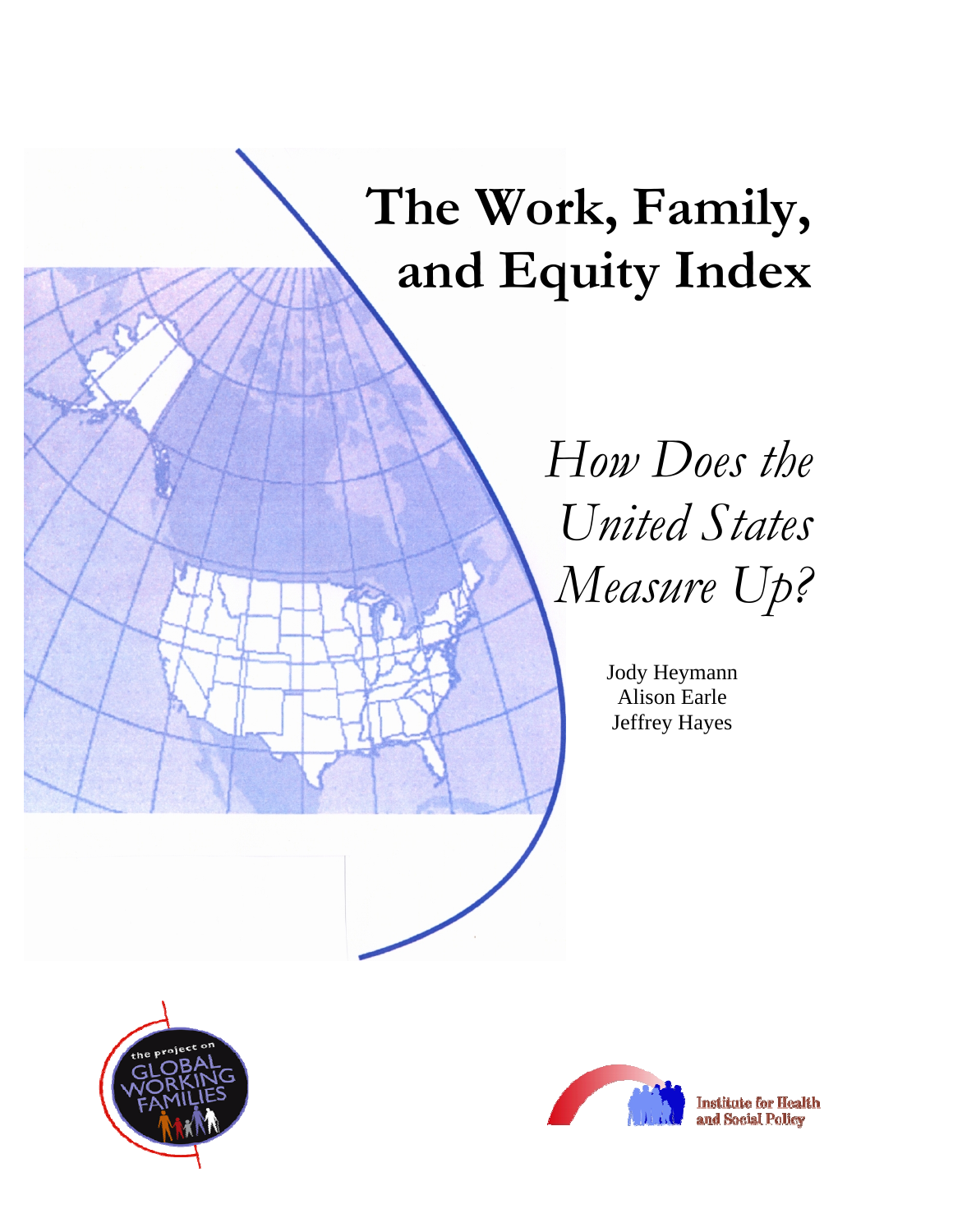#### **About the Institute for Health and Social Policy**

The Institute for Health and Social Policy at McGill University was created to conduct and support world class research into the impact of social conditions on health and to lead programs designed to translate research findings into policies and programs on national and global scales that change the social conditions under which the worst off live. Among other initiatives, the Institute is committed to the creation of a unique health and social policy data center that can be used by researchers and policymakers alike to examine the effects of social and economic policies on health worldwide. The Institute is also committed to building collaborations with policymakers and to developing model programs in order to address health needs.

#### **About the Project on Global Working Families**

The Project on Global Working Families is the first program devoted to understanding and improving the relationship between working conditions and family health and wellbeing globally. For more than a decade, the research team has studied and documented the experiences of tens of thousands of working families in Latin America, Africa, Asia, North America, and Europe through analyses of national and regional household survey data, in-depth interviews, and analyses of socioeconomic statistics and public policies worldwide. The Project is committed to gaining a better understanding of how globalization and other major transformations affect families' working conditions and social supports, of the impact of these conditions on children's health and development, and of possible public and private policy approaches to improving conditions.

#### **About this Report**

As part of the Project on Global Working Families, with the support of the Ford Foundation, the **Work, Family, and Equity Index** has been developed to measure governmental performance around the world in meeting the needs of working families.

The elements in the Index have been selected to comprise an evidence-based set of policies that are important to meeting the needs of working families in general and lowand middle-income working families in particular. Those policies that have achieved widespread recognition based on the weight of the research evidence or consensus in global policy and international agreements are included. To complete the index, data were gathered from 177 countries that represent a wide range of political, social and economic systems.

> © Project on Global Working Families Boston, MA; Montreal, QC. All rights reserved.

The Project on Global Working Families The Institute for Health and Social Policy 1130 Pine Avenue West, Montreal, QC. H3A 1A3 [www.mcgill.ca/ihsp](http://www.mcgill.ca/ihsp) Tel: +1(514) 398-1292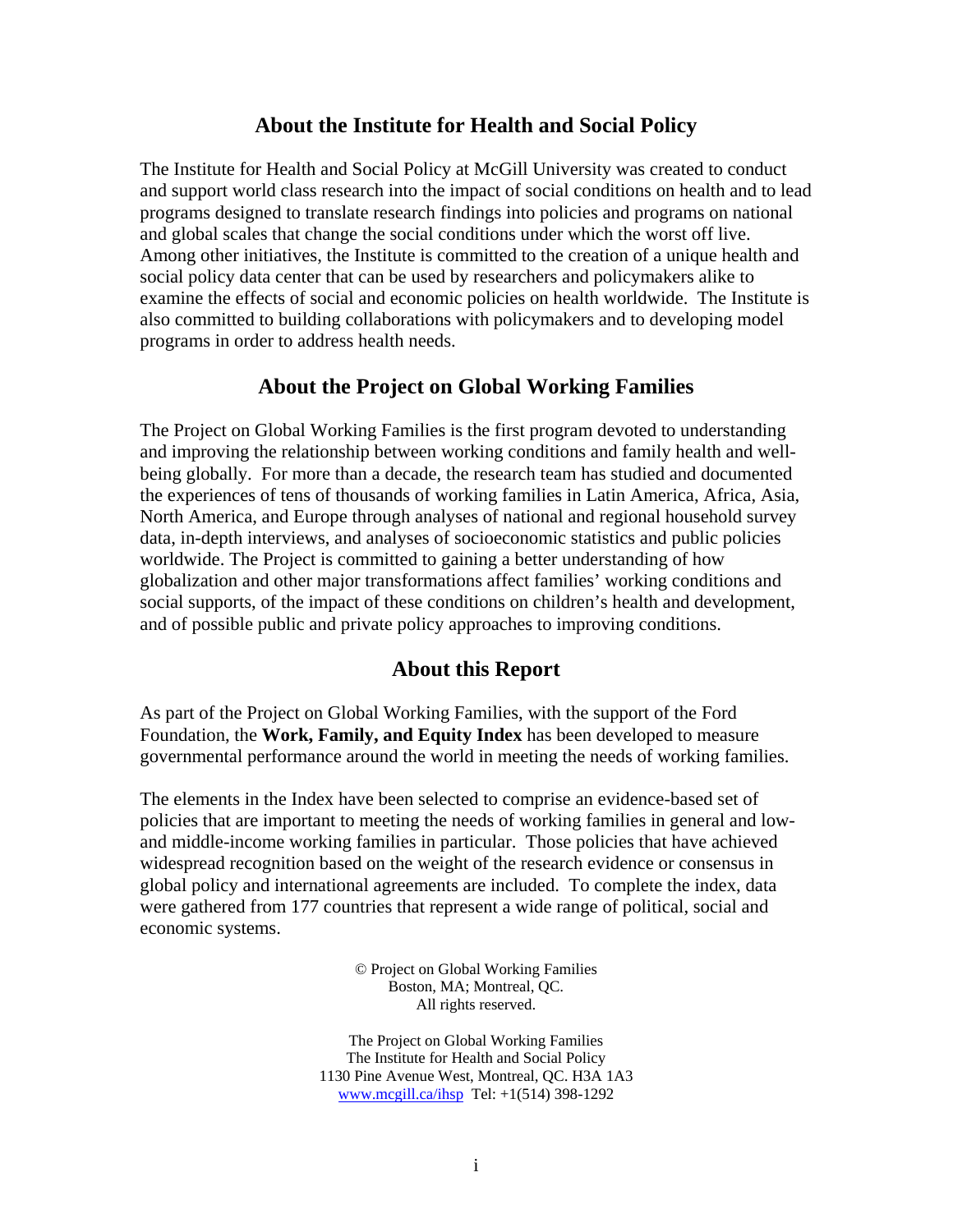# *Table of Contents*

# *How Does the U.S. Measure Up?*

| <b>Background</b>                                 | p.1  |
|---------------------------------------------------|------|
| Where does the U.S. have strong work protections? | p.1  |
| <b>Where does the U.S. lag behind?</b>            | p.1  |
| Why does it matter?                               | p.6  |
| Can we improve conditions for working families?   | p. 9 |
| Appendix: Data Sources                            | p.10 |

# *List of Figures*

| <b>Figure 1:</b> Maximum Paid leave (Maternity & Parental) Available to Mothers | p.2 |
|---------------------------------------------------------------------------------|-----|
| <b>Figure 2:</b> Maximum Paid Leave (Paternity & Parental) Available to Fathers | p.2 |
| <b>Figure 3: Duration of Paid Annual Leave</b>                                  | p.4 |
| <b>Figure 4:</b> Policies that Increase Availability to Care for Family Members | p.4 |
| <b>Figure 5:</b> Duration of Paid Sick Leave                                    | p.5 |
| <b>Figure 6:</b> Minimum Wage Replacement Rate for Sick Leave                   | p.6 |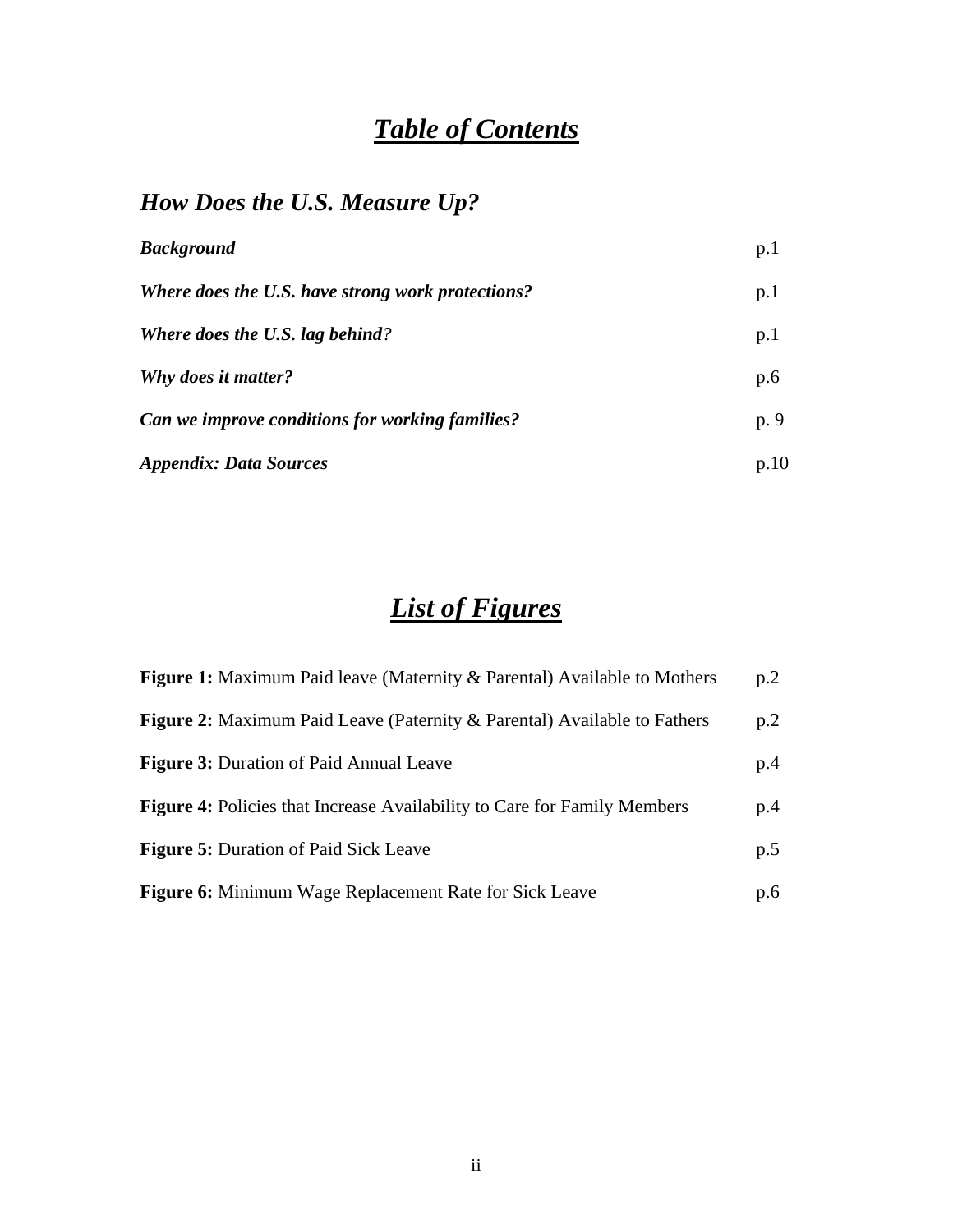# **How does the United States measure up?**

# **Background**

When it comes to ensuring decent working conditions for families, the latest research shows many U.S. public policies still lag dramatically behind all high-income countries, as well as many middle- and low-income countries. This report is based on updated and expanded research used in the first *Work, Family, and Equity Index: Where Does the United States Stand Globally?*, released in 2004.

With the support of the Ford Foundation, the Work, Family, and Equity Index is the first venture to systematically define and measure successful public policies for working families in 177 countries. The evidence-based study uses extensive data from independent research, government sources, academic institutions, professional organizations, and a wide range of international bodies including the UN, OECD, the World Bank, and the ILO.

The Work, Family, and Equity Index is part of the Project on Global Working Families, the first program devoted to understanding and improving the relationship between working conditions around the world and family health and well-being.

## **Where does the U.S. have strong work protections?**

The U.S. performs well in having policies that ensure an equitable right to work for all racial and ethnic groups, regardless of gender, age or disability. U.S. social insurance policies have had marked success in lowering the poverty rates of the elderly, although they have been less successful than other affluent nations in protecting children from poverty.

The U.S. is also one of 117 countries guaranteeing a pay premium for overtime work. The U.S. rate of 150 percent (or "time and a half") for overtime is near the top in the range of guaranteed payments. Only eight countries mandate more.

# **Where does the U.S. lag behind?**

## *Leave around childbearing*

• Out of 173 countries studied, 168 countries offer guaranteed leave with income to women in connection with childbirth; 98 of these countries offer 14 or more weeks paid leave. Although in a number of countries many women work in the informal sector, where these government guarantees do not always apply, the fact remains that the U.S. guarantees no paid leave for mothers in any segment of the work force,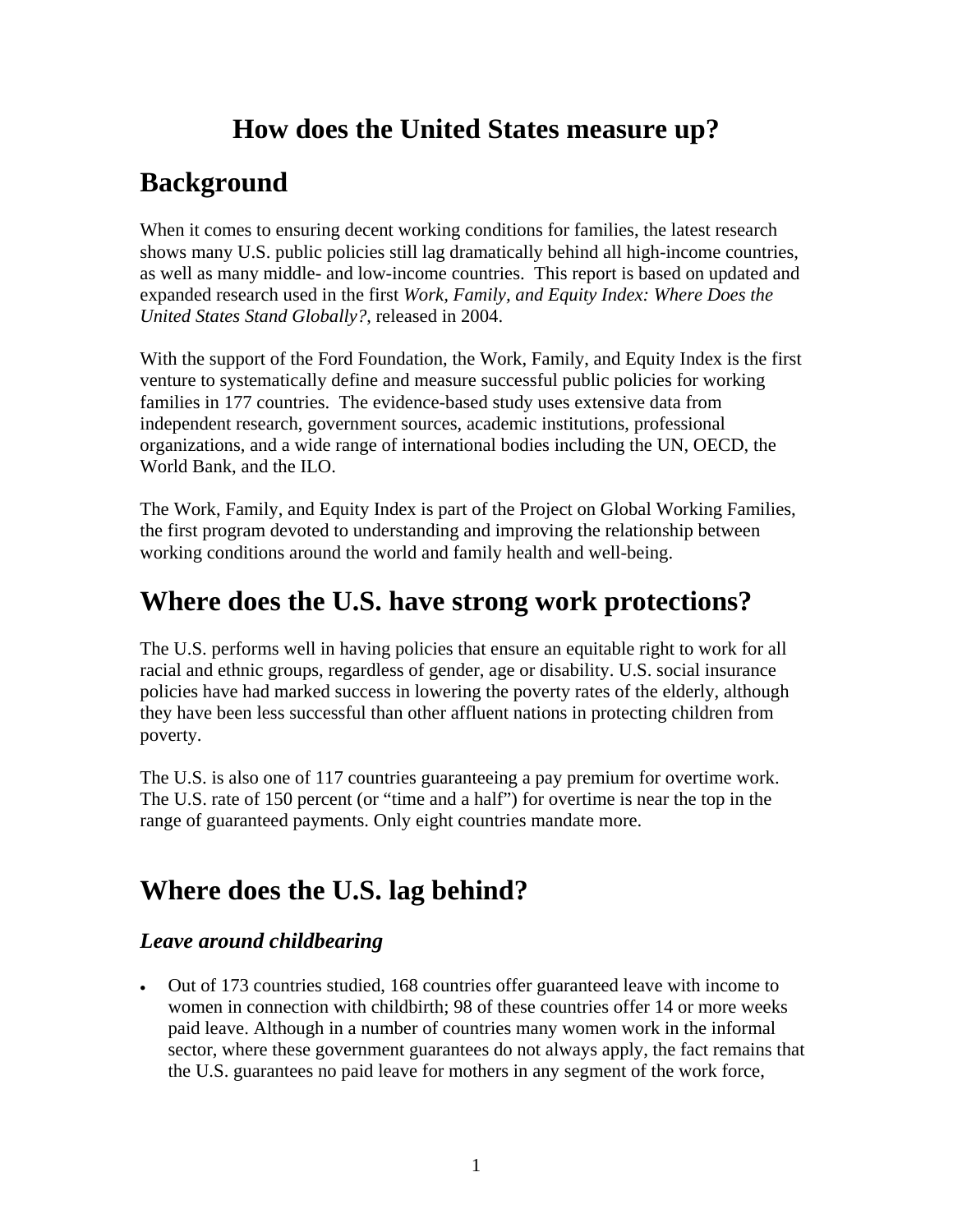leaving it in the company of only 4 other nations: Lesotho, Liberia, Papua New Guinea, and Swaziland.

• 66 countries ensure that fathers either receive paid paternity leave or have a right to paid parental leave; 31 of these countries offer 14 or more weeks of paid leave. The U.S. guarantees fathers neither paid paternity nor paid parental leave.



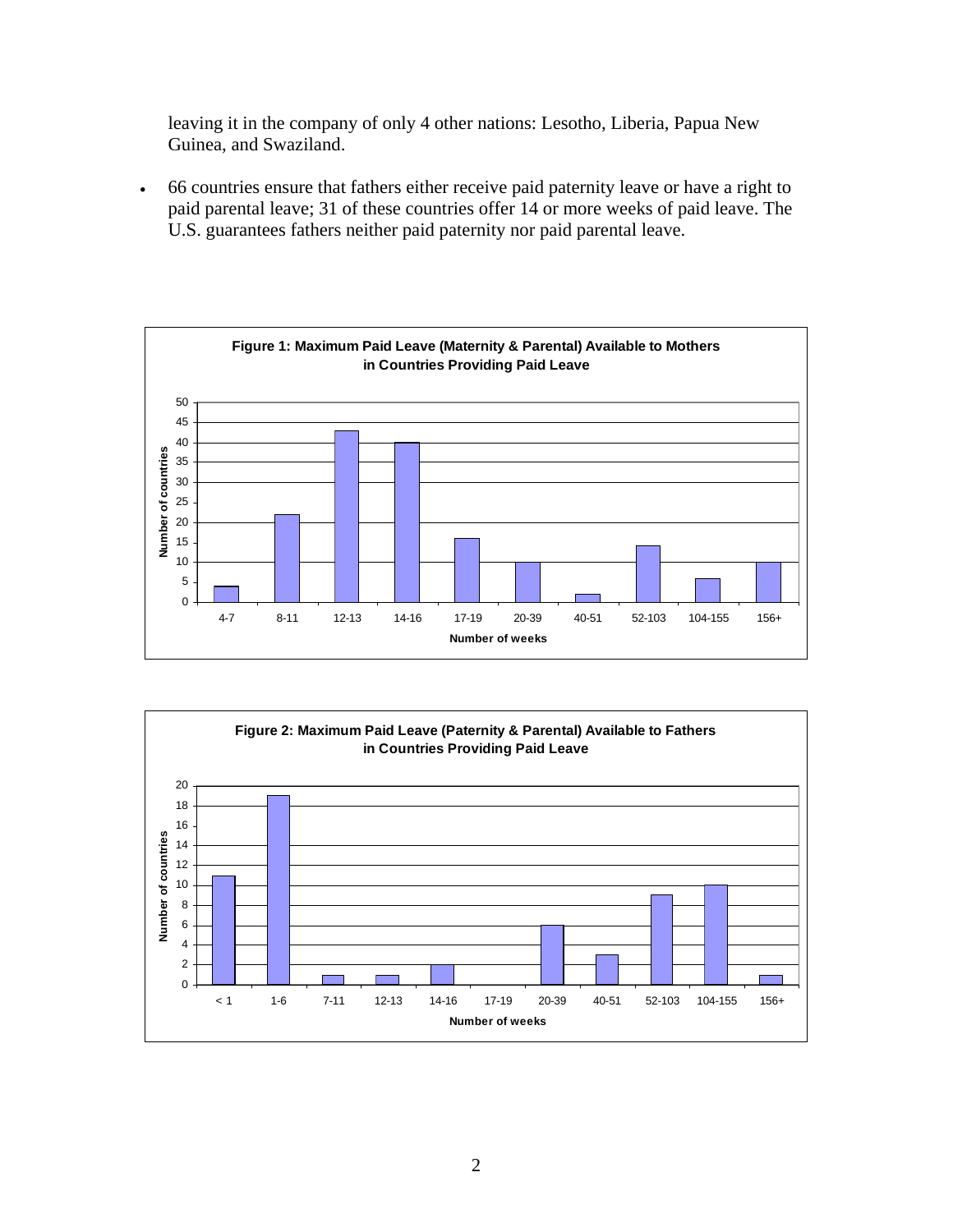## *Support for breastfeeding*

- At least 107 countries protect working women's right to breastfeed; in at least 73 of these the breaks are paid. The U.S. does not guarantee the right to breastfeed, even though breastfeeding is proven to reduce infant mortality.
- One hour or more per day is provided in 100 of the countries guaranteeing the right to breastfeed.

#### *Work hours*

- 137 countries mandate paid annual leave. 121 countries guarantee 2 weeks or more each year. The U.S. does not require employers to provide paid annual leave.
- At least 134 countries have laws that fix the maximum length of the work week. The U.S. does not have a maximum length of the work week or a limit on mandatory overtime per week.
- While only 28 countries have restrictions or prohibitions on night work, 50 countries have government-mandated evening and night wage premiums. The U.S. neither restricts nor guarantees wage premiums for night work.
- At least 126 countries require employers to provide a mandatory day of rest each week. The U.S. does not guarantee workers this 24-hour break.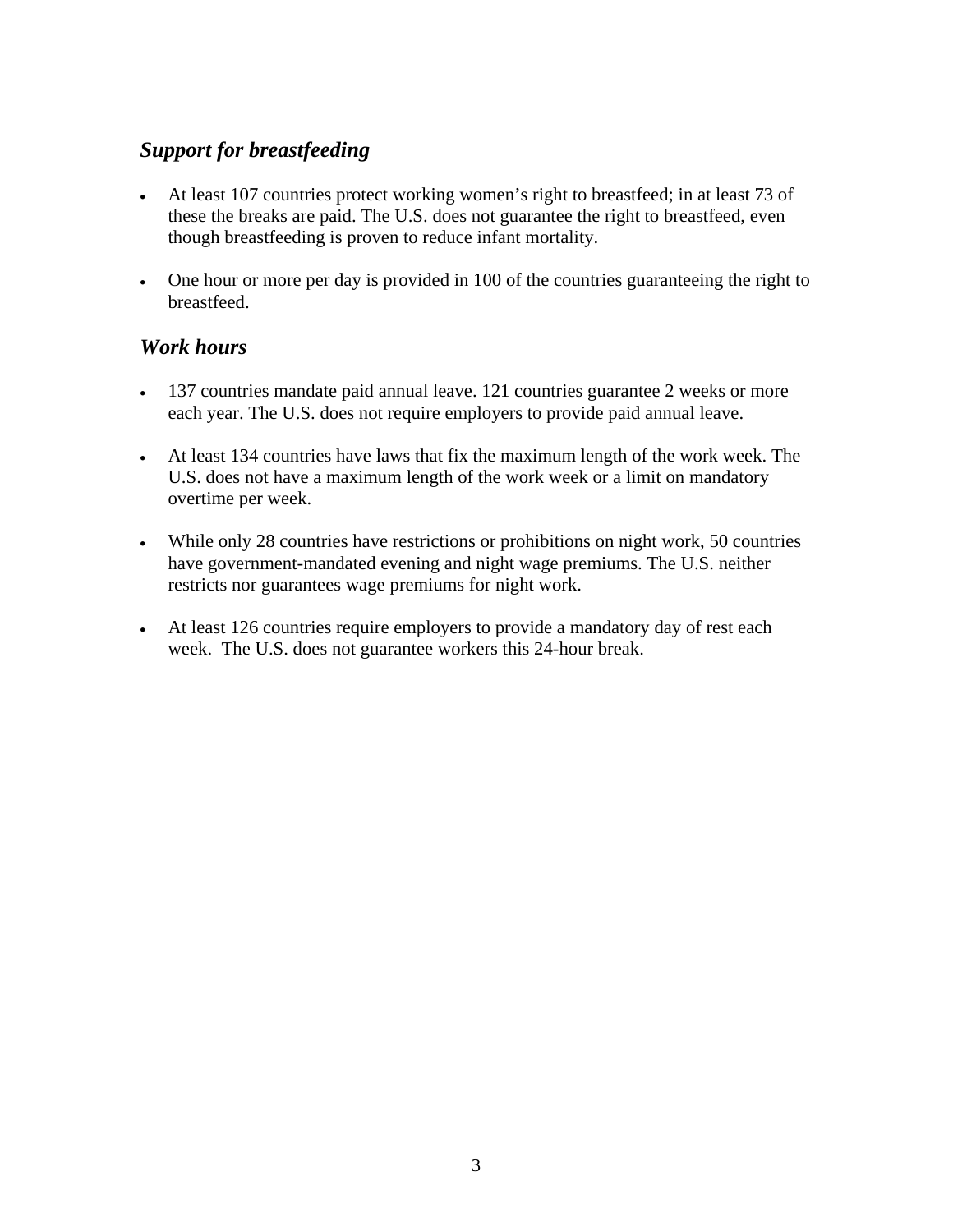

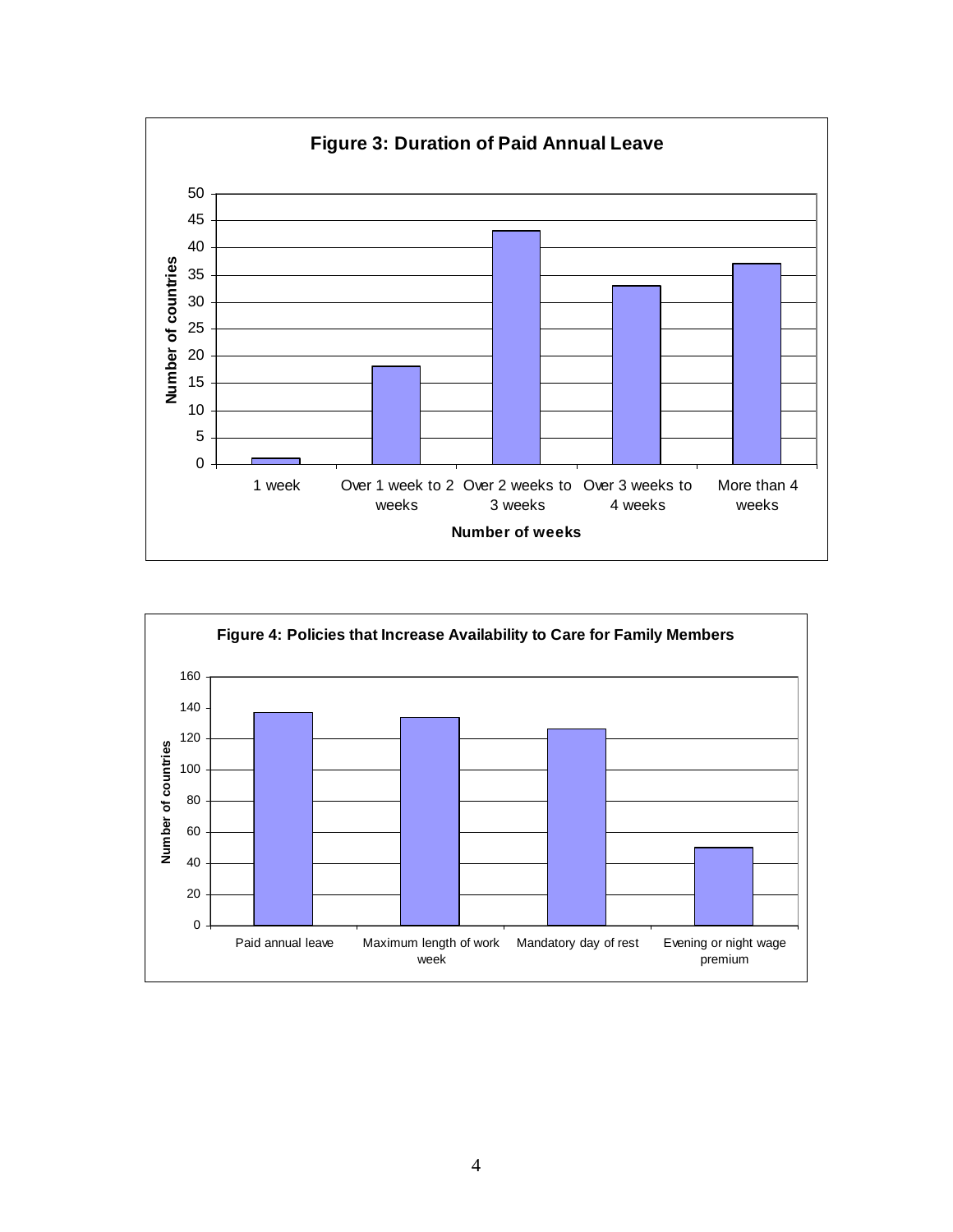## *Leave for illness and family care*

- At least 145 countries provide paid sick days for short- or long-term illnesses, with 127 providing a week or more annually. More than 79 countries provide sickness benefits for at least 26 weeks or until recovery. The U.S. provides only unpaid leave for serious illnesses through the FMLA, which does not cover all workers.
- 49 countries guarantee leave for major family events such as marriage or funerals; in 40 of these countries, leave for one or both of these family events is paid.

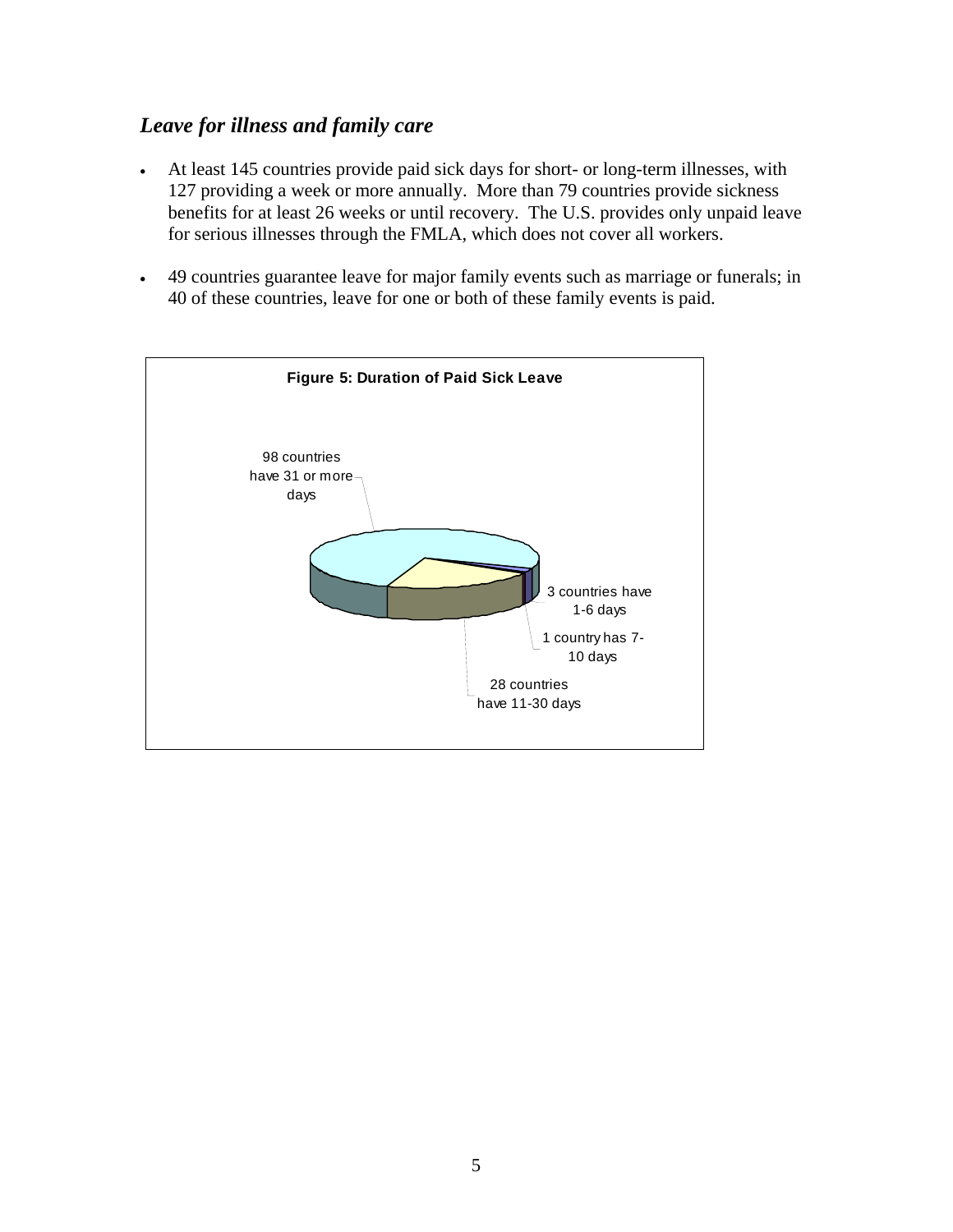

# **Why does it matter?**

## *Paid leave for childbearing and childrearing*

- Improves children's health outcomes by making more time available to parents to provide essential care for children, by facilitating breastfeeding which reduces the risk of infections, and by increasing the likelihood that children will receive necessary immunizations, all of which contribute to lower infant mortality and morbidity rates. More time for parents also allows for the formation of bonds between parents and children, fostering positive emotional development of children.
- Improves economic conditions of families by increasing the long-term employment and earning prospects of working parents, especially by eliminating the wage "child penalty" mothers often pay, thereby increasing job security and ensuring consistent income.
- Benefits employers by reducing staff turnover, which can lower recruitment and training costs and improve workers' productivity. When workers feel supported, they have higher levels of job satisfaction that, in turn, increase their commitment to their company's success.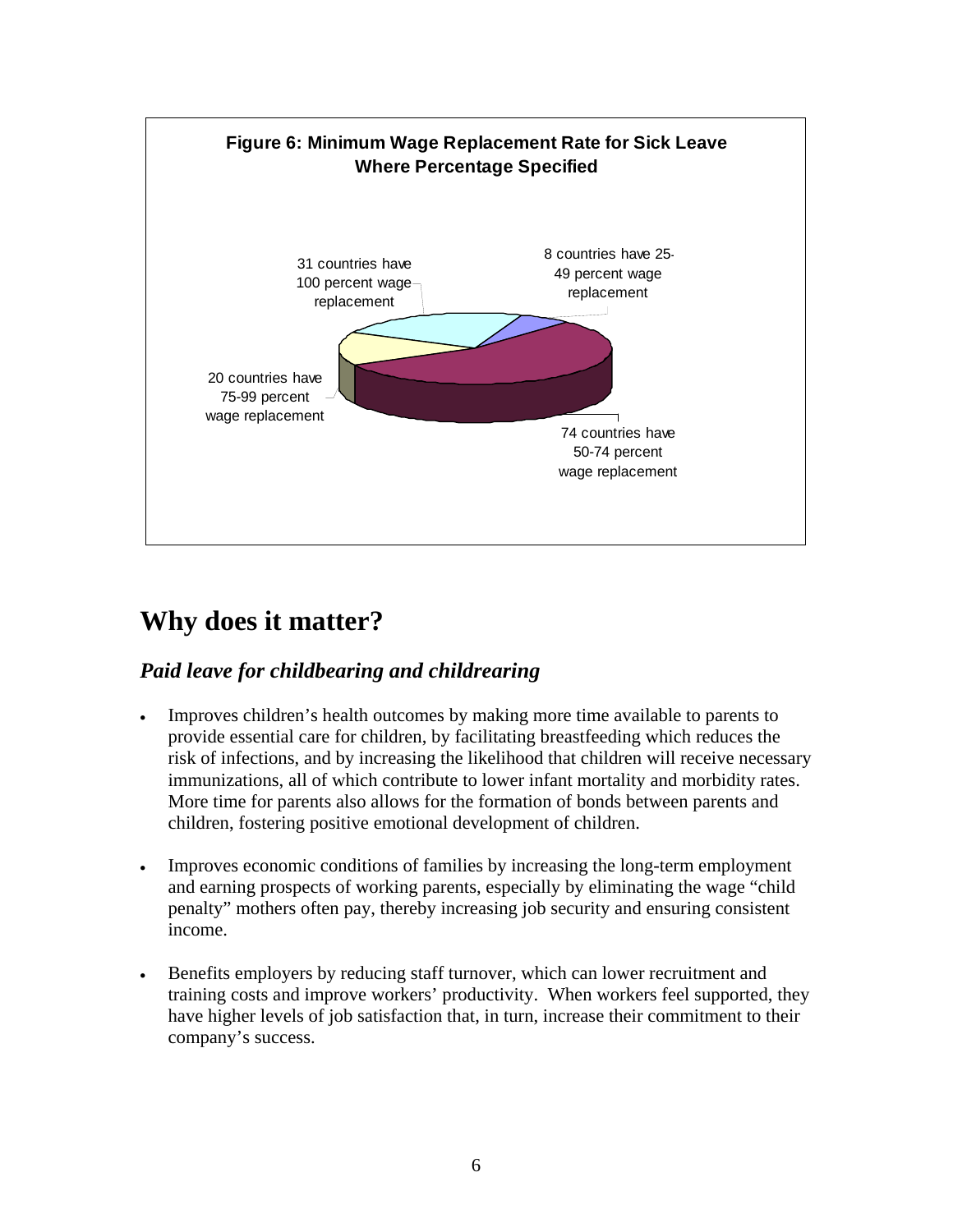• Enshrined in two widely accepted human rights protocols: the International Convention on Economic, Social, and Cultural Rights (155 countries), and the Convention on the Elimination of Discrimination against Women (185 countries).

## *Support for breastfeeding*

- Breast-feeding results in lower infant and child mortality, with studies finding a 1.5- to 5-fold lower relative risk of mortality among breast-fed children.
- Breast-fed children have lower rates of gastrointestinal infections, respiratory tract infections, meningitis, and other infections. A higher fatality rate from diarrhea has been documented among bottle-fed children in the U.S., Canada, and the United Kingdom, as well as in developing countries.
- In countries with poor sanitation and very low average family incomes, the protective effect of breast-feeding continues after infancy.

## *Work hours*

• Paid leave is widely supported internationally. The Universal Declaration of Human Rights is accepted by all UN member states and the International Covenant on Economic, Social, and Cultural Rights is accepted by 155 nations. These protocols call on states to guarantee workers "reasonable limitations of working hours and periodic holidays with pay."

## *Work hours and availability of leave markedly affect parental involvement*

- Parental involvement is critical to children's educational, developmental and health outcomes. When parents are involved in their children's education, children achieve more in elementary school, junior high school and high school. Parental involvement is particularly important for children who are at risk educationally, including children living in poverty and children with learning disabilities.
- Yet, one out of two low-income working parents in the U.S. faced barriers to becoming involved in their children's education. Thirty-nine percent faced barriers to participating in school meetings, school trips, or school events. Eighteen percent of the low-income parents interviewed had little or no time with their children during the week.
- U.S. poor working parents are more likely than better-off families to have three weeks or more a year of illness burden to manage. And, low-income working parents are less likely than middle-income parents to have the paid leave from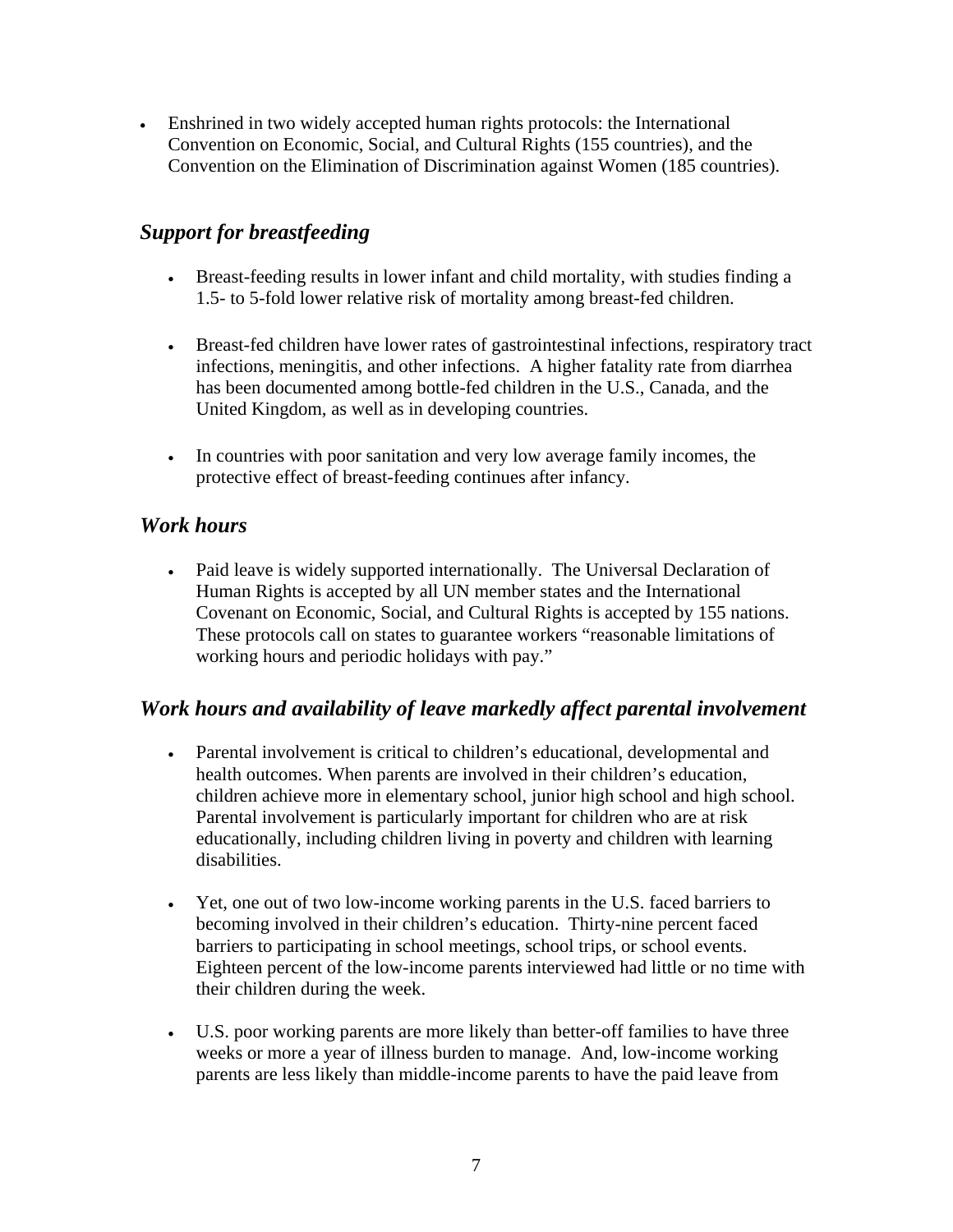work or the flexibility at work needed to address the educational, developmental, and health needs of their children during the workday.

- The number of parents working during the evenings, nights and weekends is on the rise.
- Parental evening and night work can have negative consequences for children and families. Parents who work non-standard shifts are more likely to have children who score poorly on math, vocabulary, and reading tests; who repeat a year; and who are suspended from school. Families with adults who work the night and evening shifts report lower-quality home environments, and shift-working couples have higher divorce rates.
- Evening, night, weekend, and holiday work are typically not occurring by choice. Over three-fifths of U.S. employees working nonstandard schedules do so because they "could not get another job," because it is "mandated by the employer," or because of "the nature of the work."

## *Leave for illness and family care*

- Parents play a crucial role in caring for their children's health care needs. Parental involvement helps children recover more rapidly from illnesses and injuries. Parental involvement is equally critical in the case of children's mental health. Parents who have paid sick days are more likely to care for their children themselves when they are sick as well as to provide preventive health care.
- Sick adults also fare better when they receive support and care from family members. For example, social supports have been linked to reduced severity and improved survival rates for patients with heart problems.
- Paid sick days are crucial to the ability of employees to meet their own health needs. When sick employees come to work, they may spread infectious illnesses or reduce productivity. A sick adult cannot perform to his or her best ability at work, care for children and dependent adults, or participate in the community as well as he or she could when in good health.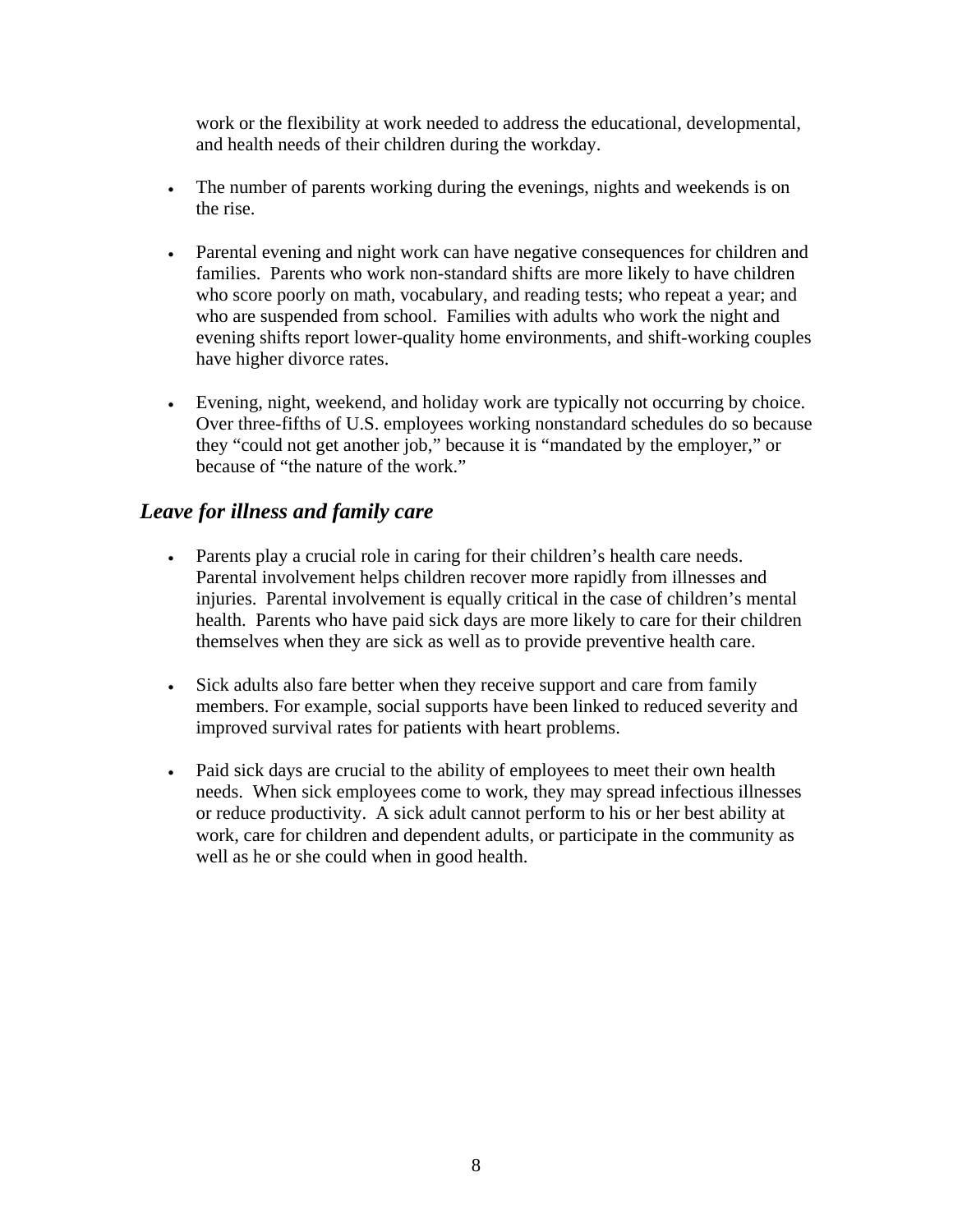# **Can we improve conditions for working families?**

There is an enormous payoff to improving working conditions—from lowering long-term family poverty to improving population health and education and increasing their associated economic and social benefits. The data does not support the concern that good working conditions lead to job loss; none of these protections is associated with higher unemployment rates on a national level. Globally, the most economically competitive countries provide, on average, longer parental leave, as well as more leave to care for children.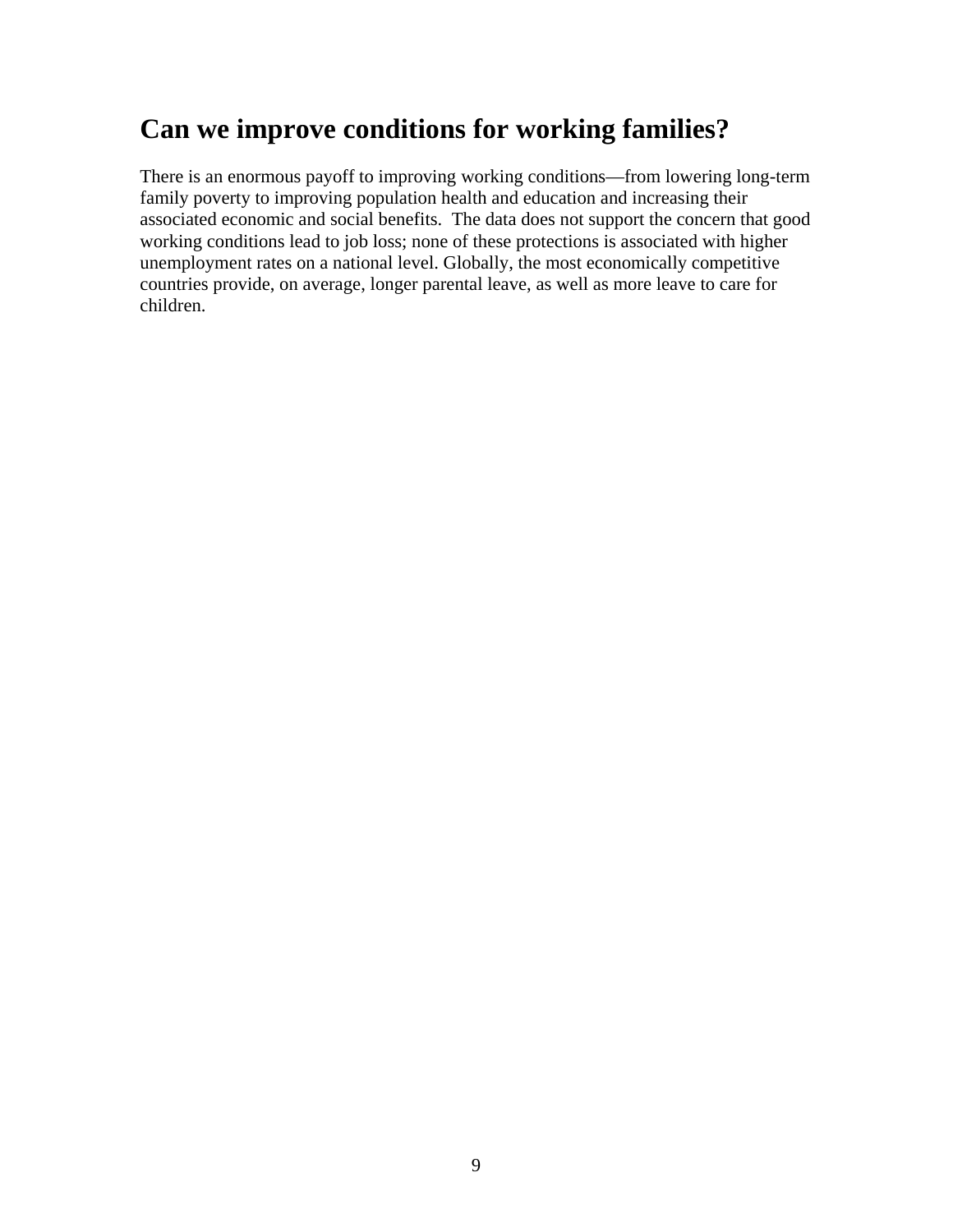# **Appendix: Data Sources**

The Harvard-McGill research team gathered a wide range of publicly available data on labor policies in 177 countries. The team relied most heavily on primary data sources including labor codes and other national-level legislation. Secondary sources included reports on national social security programs, data and documents available on individual country websites, and reports from global intergovernmental organizations such as the United Nations and the International Labour Organization (ILO). Where globally comparable data were unavailable, regional sources such as regional academic studies were used. These are all detailed below.

Two overarching characteristics of the Index are worth noting. First, the Index describes and compares policies in countries from a wide range of political, social, economic, and cultural backgrounds. The scope of our data collection has been global. Second, the utility of the Index depends on an assessment of the public policies in a comparable framework. For each Index item, we developed and collected data on a set of core features of the policies, such as the duration of leave and the wage replacement rates.

## **Primary sources: national labor codes and other laws**

We relied most heavily on labor codes and other labor-related legislation including acts and decrees governing working time, holidays and leave, and those protecting the rights of families. These were considered the most reliable sources of information as they are primary sources of data, and thus do not add the possibility of introduction of new errors in secondary analysis. We obtained legislation and labor codes from several sources including:

- NATLEX, online at [http://www.natlex.ilo.org](http://www.natlex.ilo.org/), a global database of labor, social security, and human rights-related legislation maintained and kept current by the International Labour Organization (ILO);
- The ILO's library at the headquarters in Geneva, Switzerland;
- The Harvard University Law Library; and
- Official websites of various governments.

## *ILO database (NATLEX)*

The ILO is the world's single most comprehensive source of labor legislation and the vast majority of legislation used in our database is from the ILO's NATLEX database, which contains legislation related to labor, social security, and human rights for 186 countries. This source was first accessed from January 2003 through June 2004 and then reexamined between February 7, 2005 and August 15, 2006. The research team was able to read labor codes and legislation available in French, Spanish, English, Portuguese, and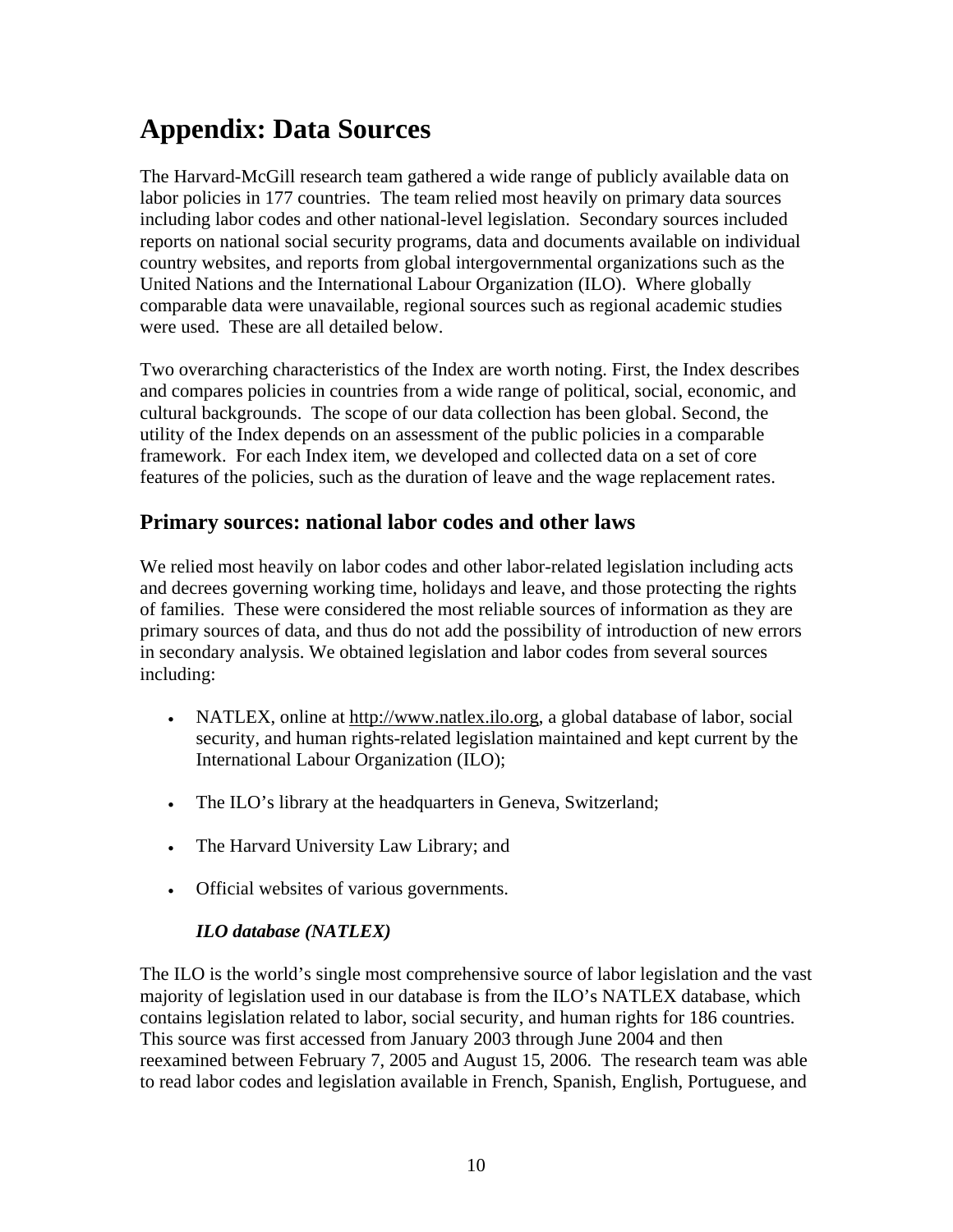Arabic. Every labor code and piece of legislation that relates to Index items was surveyed. Our final review of the NATLEX database was completed in August 2006.

#### *On-line searches for full texts and websites provided by NATLEX*

We also searched website links provided by NATLEX to locate the full texts of any legislation listed in the NATLEX database. For example, if NATLEX linked to the Belgian legislation website, we searched it for any Belgian laws that NATLEX did not link to directly. We looked for national laws that the websites covered, even if NATLEX had not listed that law as being available online. URLs for the laws that we found were added to our NATLEX Legislation database.

#### *ILO Library*

Based on our searches within the NATLEX database, we compiled a list of all labor codes available only in hard copy in the ILO library. Team members acquired copies of all such codes available in English, French, or Spanish.

While NATLEX and the ILO library are the most expansive source of labor legislation, a few limitations should be noted. There may be lags between the passing of amendments and corresponding changes in the NATLEX database, or the library. Also, while some countries may mandate leave policies through legislation specific to family responsibilities and social security, NATLEX and the ILO library rarely contain this additional legislation. In addition, NATLEX does not cover all countries. Primary legislative sources from many Western European countries are not included, although we found other sources for these nations. In some cases, the database does not contain the full text of some legislation relevant to our Index measures. When NATLEX did not provide these texts, we entered as much data as was available. In other cases, we used detailed summaries of the provisions provided by NATLEX.

#### *Harvard University Law Library*

Harvard University's Law Library was searched for hard copies of labor codes that were not available online or in the ILO library.

#### *Individual government and country websites*

The full texts of labor codes or related legislation for some countries, especially in Europe, were not available in any of our focus languages in NATLEX, the ILO library, or the Harvard University Law Library. We therefore searched the internet to locate these laws. We conducted additional internet searches for the government websites of specific countries and searched government websites for the most current versions of legislation referred to elsewhere. These government websites are regularly updated and contain current and accurate information about each country's policies. Searches for Indexrelated information on government and country websites took place between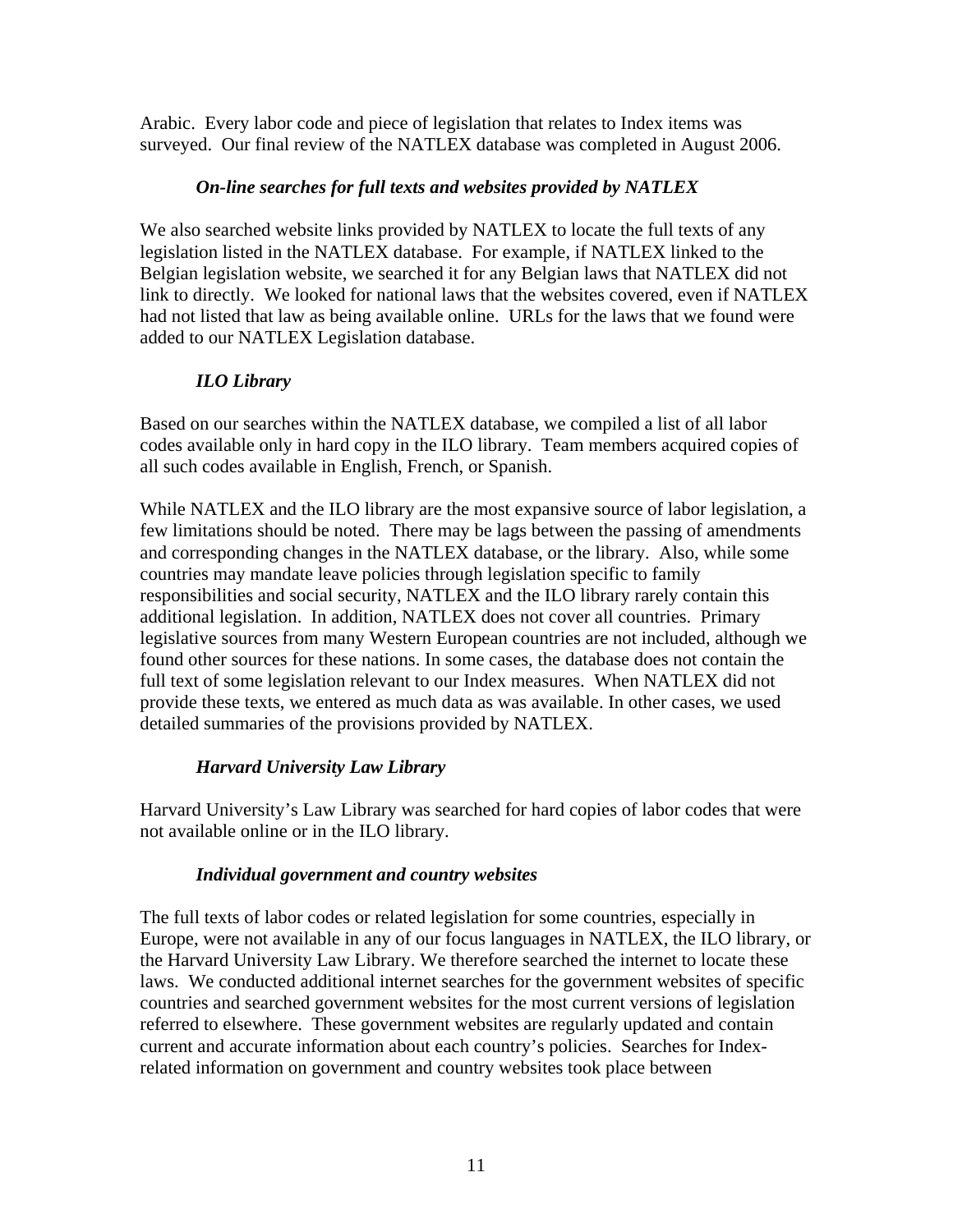approximately January of 2003 through June 2004, April 2005 through June 2005; August through September 2005; and March through May 2006.

#### **Secondary Sources**

Secondary data sources enabled us to clarify or supplement information provided by primary sources such as when a whole region was lacking data from the primary data sources. The most heavily used sources were *Social Security Programs Throughout the World (SSPTW)* and *The ILO/UN Report, The World's Women, 2000 and 2005 Update.*  Secondary sources on individual government websites were also examined.

#### *Social Security Programs Throughout the World (SSPTW***)**

The *Social Security Programs throughout the World* database is the most comprehensive source of global data on social security policies. The database contains information on 174 countries, 160 of which the Index includes. The database contains individual reports describing the major features of the social security system in each country. The SSPTW is more comprehensive than any other secondary source we located and contains data on labor codes and legislation we needed for many countries. The source was accessed September 2005-July 2006 and is available at:

<http://www.ssa.gov/policy/docs/progdesc/ssptw/>

#### *The ILO/UN Report, The World's Women, 2000 and 2005 Update*

Global data on maternity leave was checked against the UN publication *The World's Women 2000: Trends and Statistics (2000),* as well as its update, *The World's Women 2005*: *Progress in Statistics* available at [http://unstats.un.org/unsd/demographic/products/indwm/ww2005/tab5c.htm.](http://unstats.un.org/unsd/demographic/products/indwm/ww2005/tab5c.htm)

The data on wage replacement rate presented in the ILO/UN report is particularly valuable as it is more complete than other sources, including the SSPTW. The ILO/UN data takes employer contributions into account (where applicable) and reports the total amount of wage replacement received during paid maternity leave. In many such cases, this source also describes the breakdown of percentages paid by employer and by social security. We cross-checked the UN/ILO source with other sources to ensure we coded only the most up-to-date policies.

#### *Secondary sources provided on individual government websites*

In several cases, government web sites provided only secondary sources, such as synopses of relevant legislation and informational pamphlets. These government publications provide summaries that are generally comprehensive and discuss multiple sources of primary legislation pertaining to a given topic. The summaries often draw upon primary sources and were particularly helpful in our searches for data on leave policies, which are often regulated by several interrelated acts of legislation. The